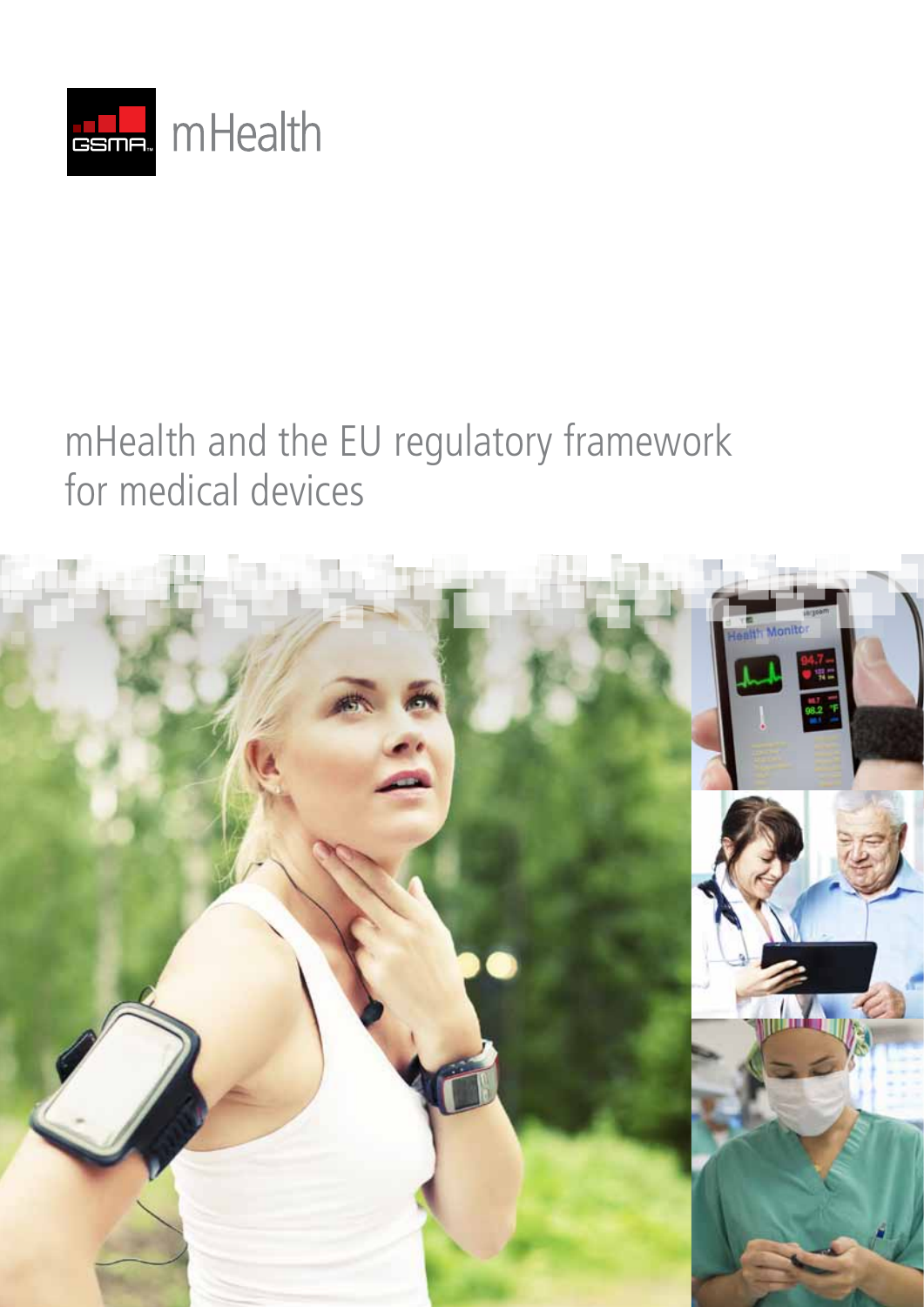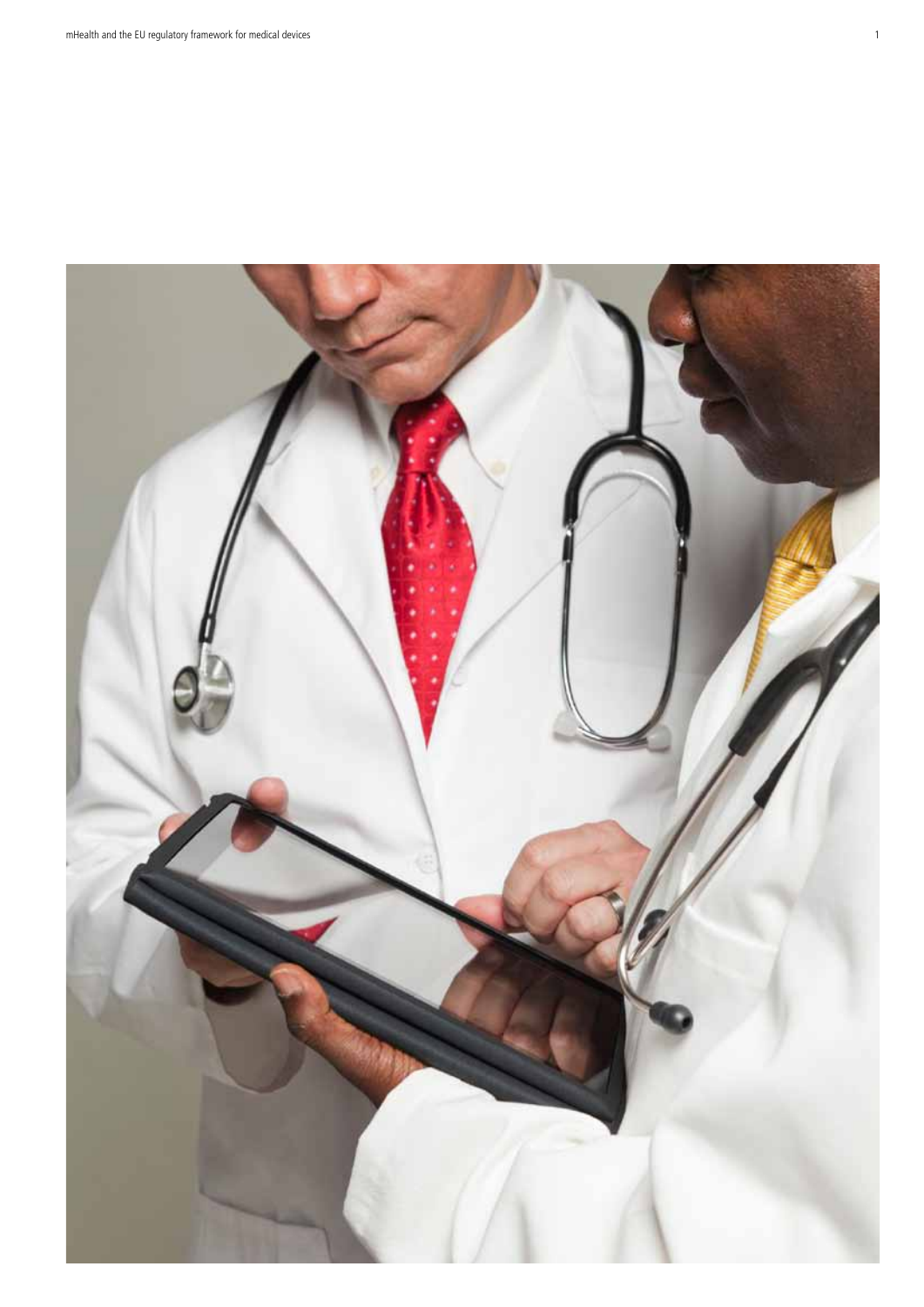#### **Introduction**

European healthcare systems face major challenges, including ageing populations and the growing incidence of chronic diseases, while budgets are becoming tighter. In addition, technological developments have introduced important new dimensions in healthcare, with the Internet playing a key role in enabling online access to information, services and products to a large part of the global population: by 2016, there will be an estimated three billion Internet users. Moreover, in low and middle income countries in particular, most consumers are more familiar with mobile phones than with landline phones. By 2016, mobile devices will account for about 80% of all broadband connections in the G-20 nations. $^1$ 

Given the reach of mobile networks and services that are becoming ever more intelligent, there is a unique opportunity to develop new and innovative models for collaborative and integrated care systems that put the patient in the centre and provide a continuum of care. More specifically, mobile health (mHealth) solutions can help healthcare providers deliver better, more consistent, coordinated and more efficient healthcare, where and how it is needed, increase access to health services to remote or under-served communities and empower individuals to manage their own health more proactively and effectively. This will help to make the needed shift from acute, reactive and hospital-based care to long term, proactive and home-based care, integrating both health and social settings – underpinned by health promotion, disease prevention, independent living and integrated health, social, community and self-care.<sup>2</sup>

However, in order to unlock the full potential of mHealth in Europe, the importance of innovation in healthcare needs to be recognised and some key challenges need to be addressed. Some of these challenges, for example reimbursement, will be discussed mainly at national or regional level, but other key issues touch upon a range of EU policy and legislative initiatives, such as data protection and privacy, patient mobility or skills needs for health professionals. In addition, mHealth solutions, based on rapidly developing innovative technologies, increasingly cross different regulatory frameworks. Clarity with respect to the application of different regulations is therefore urgently needed, in order to protect user safety, build trust and maximise effectiveness, while encouraging innovation and stimulating new deployment on the market.

In view of the current revision of the EU regulatory framework on medical devices and the increasing importance of this regulation for mHealth solutions, this paper will focus in particular on EU medical devices regulation and how this applies in the area of mHealth. Awaiting an in-depth analysis of the European Commission's proposals for a revised regulatory framework for medical devices, this paper aims to highlight some general key questions and to provide the views of the GSMA where appropriate.

The GSMA represents the interests of the worldwide mobile communications industry and has a strong representation in the Europe Union, including more than 100 mobile network operators providing over 600 million subscriber connections across the region. GSMA welcomes a constructive dialogue with key stakeholders in order to address some of the key challenges as well as opportunities for mHealth in Europe.

"Promoting good health is an integral part of the smart and inclusive growth objectives for Europe 2020. Keeping people healthy and active for longer has a positive impact on productivity and competitiveness. Innovation in healthcare helps take up the challenge of sustainability in the sector in the context of demographic change"

Proposal for a Regulation of the European Parliament and Council on establishing a Health for Growth Programme, the third multi-annual programme of EU action in the field of health for the period 2014-2020, COM (2011) 709 final

"mHealth can enable new models of care: because it is consumer focused, mobile communications technology is ideal for empowering patients, allowing them to manage their own well-being and health. That means it can be used to drive important changes, such as a shift towards prevention, rather than cure". GSMA and PA Consulting Group, Policy and regulation for innovation in mobile health

<sup>1</sup> The Digital Dimension of Heathcare, Report of the Digital Innovation in Healthcare Working Group 2012

<sup>2</sup> Strategic Implementation Plan for the European Innovation Partnership on Active and Healthy Ageing, Steering Group Working Document adopted on 17 November 2011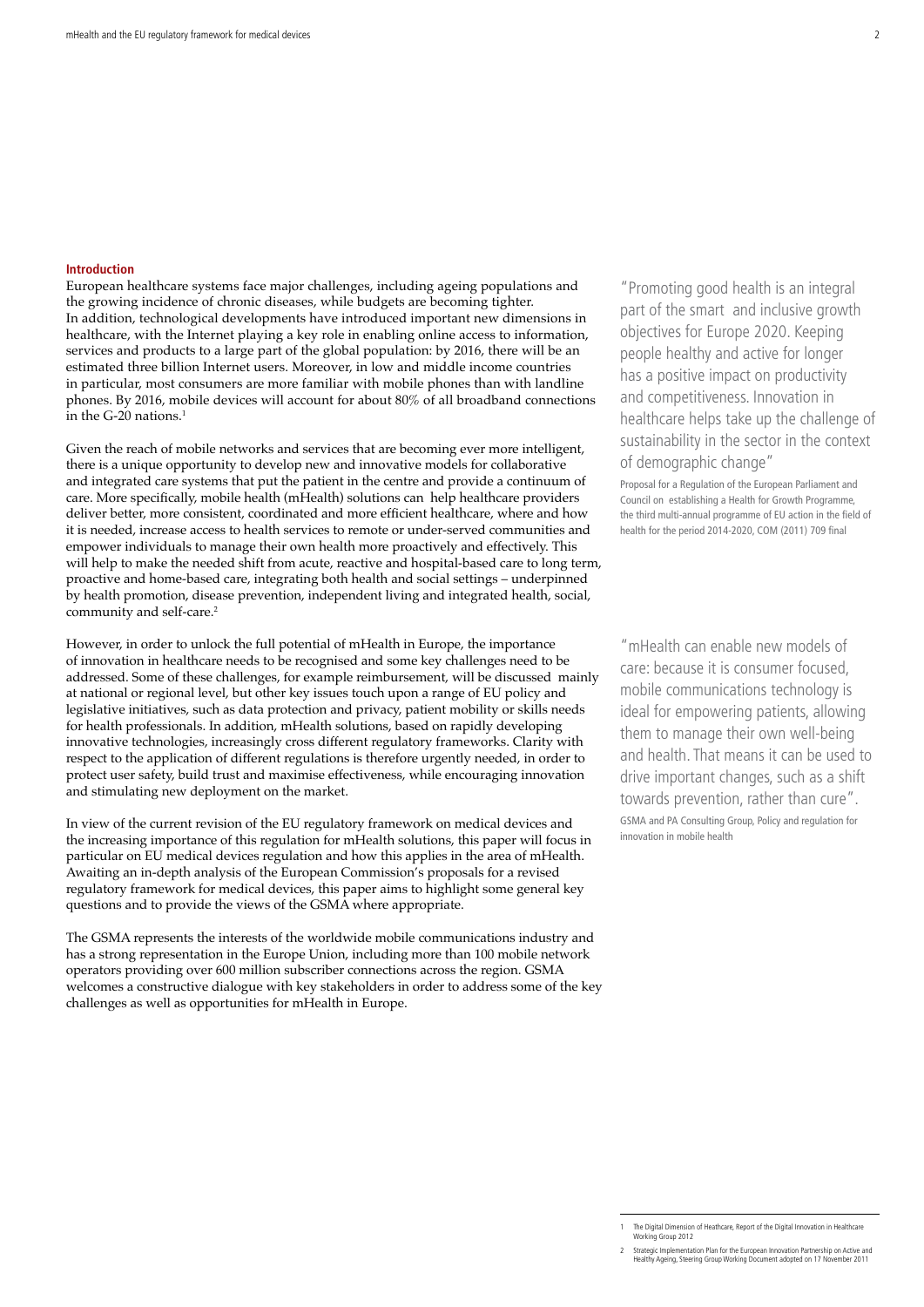### **About Mobile Health**

The World Health Organisation considers mHealth as a component of eHealth and defines mHealth as "medical and public health practice supported by mobile devices, such as mobile phones, patient monitoring devices, personal digital assistants (PDAs), and other wireless devices".3

Applications in mHealth can be described in different ways. The GSMA generally categorises mHealth solutions into two broad areas: solutions across the patient pathway and healthcare systems strengthening. Solutions across the patient pathway include wellness, prevention, diagnosis, treatment and monitoring and entail direct touch points with patients. Healthcare systems strengthening solutions include emergency response, healthcare practitioner support, healthcare surveillance and healthcare administration and do not involve direct interactions with patients, but are primarily aimed at improving the efficiency of healthcare providers in delivering patient care.



Recent studies have shown that the use of technology as a remote intervention can make a considerable difference, both at individual and societal level. Early indications from a study undertaken by the Department of Health in the UK show that if used correctly, remote care can deliver a 20% reduction in emergency admissions, 14% reduction in bed days and most strikingly, a 45% reduction in mortality rates.4

Essentially, mHealth solutions can comprise one or more of the following core elements:

- Medical Device Technologies
- Communications Technologies
- Network Infrastructure, including access to the Internet
- Software Technologies

Basic mHealth services may simply be using the standard capabilities of a mobile handset to access health related information, for example via SMS messaging or internet connection, or perhaps by linking back to an electronic medical record application. Mobile technology also enables more advanced services, e.g. connected services that incorporate medical devices. These extend the capabilities of the mobile by carrying data directly from the medical devices across the mobile network through to a data platform where users can access the information in a relevant format.



**Examples of mHealth Services in Europe** "The use of mobile and wireless technologies to support the achievement of health objectives (mHealth) has the potential to transform the face of health service delivery across the globe". WHO, Global Observatory for eHealth series – Volume 3 "mHealth: New horizons for health through mobile technologies: second global survey on eHealth"

<sup>3</sup> WHO, Global Observatory for eHealth series – Volume 3 "mHealth: New horizons for health through mobile technologies: second global survey on eHealth"

Department of Health, Whole System Demonstrator Programme, Headline Findings, December 2011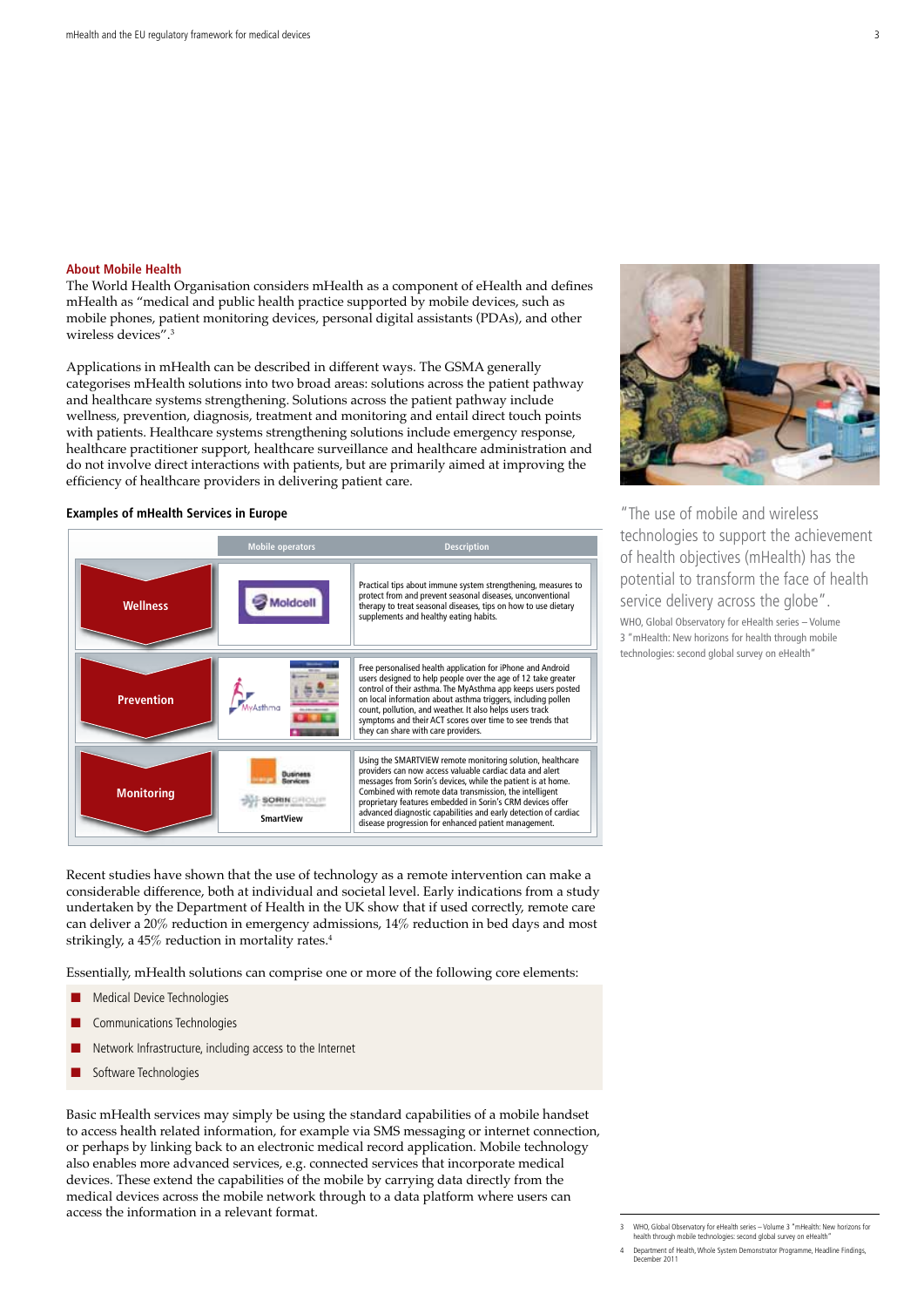

# **Figure 1: Policy and regulation that could apply to remote monitoring solutions**

# **The potential of mHealth**

Key facts and figures:

- Today, mobile services are ubiquitously available with a population coverage rate of nearly 100% and a mobile penetration rate of 128% in Europe. This represents 656 million individual subscriptions held by an estimated 456 million European (89% of the population).<sup>5</sup>
- Mobile services are being used across all age groups and socio-economic segments of the population.<sup>5</sup>
- By 2016, mobile devices will account for about 80% of all broadband connections in the G-20 nations.<sup>6</sup>
- Smartphones, which are forecast to grow at 33% per year, and more recently tablets, which are forecast to grow at 57% per year, are further driving an explosion in mobile data traffic.<sup>5</sup>
- It is estimated that some 30% of smartphone users are likely to use wellness apps by 2015.<sup>6</sup>
- In the US, more than 80% of physicians are now using smartphones for personal and general use, and increasingly, doctors will use their smartphones – as well as other devices such as tablets – as digital assistants.6
- By speeding up processes, reducing the possibility for human error, and avoiding duplication, remote access to centralised electronic health records can reduce administrative burdens by 20 to 30%.<sup>6</sup>
- Early indications of the Whole System Demonstrator Programme in the UK show that if used correctly, the use of technology as a remote intervention can lead to: a 20% reduction in emergency admissions, a 14% reduction in bed days and a 45% reduction in mortality rates.<sup>8</sup>
- Trials in Nordic countries show that mHealth could generate a 50-60% reduction in hospital nights and rehospitalisation for patients with COPD.6
- Taking data collected from pilots and projects in Scotland and Norway, it is estimated that mHealth could reduce overall elderly care expenditure by 25%.6
- Europe will be one the largest markets for mHealth globally, representing roughly 30% of global revenues by 2017.<sup>8</sup>
- Currently, there are over 800 mHealth deployments worldwide, of which 119 in Europe.<sup>9</sup>



Source: PwC analysis

- 6 The Boston Consulting Group and the Telenor group, The Socio-Economic Impact of Mobile Health, April 2012
- 7 Department of Health, Whole System Demonstrator Programme, Headline Findings,
- 8 Touching Lives: Assessment of the Global Mobile HealthMarket, PWC and GSMA, 2012
- 9 GSMA mHealth Tracker, October 2012

<sup>5</sup> GSMA, European Mobile Industry Observatory 2011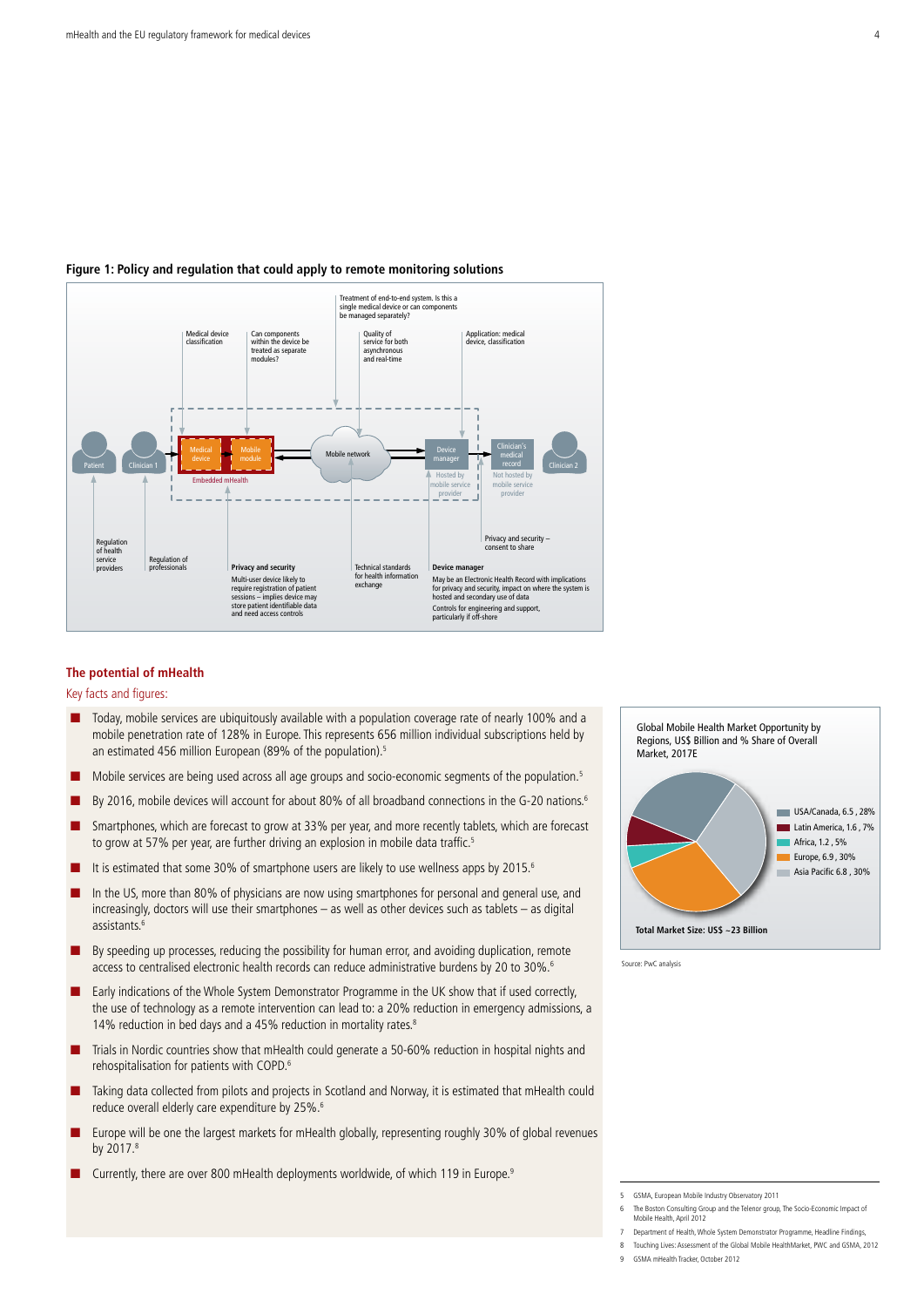#### **Unlocking the potential of mHealth**

In contrast to healthcare access, mobile access is increasingly widespread: almost all developed markets, including EU Member States, already have mobile penetration greater than 100%. Also, the increasing penetration of smartphones, as well as the 3G and 4G networks, provides a significant boost to the use of mobile platforms for providing healthcare services.10

We are currently in a transition phase in the development of the mHealth sector. Early efforts in mobile health saw many trials funded by operators, governments, NGOs and other interested bodies. Many mobile health propositions have gained acceptance and are generally being more widely adopted, although in some regions faster than others. Currently, there over 800 mHealth deployments worldwide, of which 119 in Europe.11 The sector is developing and this growth is accompanied by a rapid increase in the number of software solutions, including Apps that potentially offer new modalities of care.

# **Mobile Health is Here – 800 deployments worldwide** entries and the state of the maining barriers for entrepreneurs



Source: The GSMA mHealth Tracker, October 2012

However, an important challenge for the full deployment of mobile solutions, in Europe in particular, is regulation. For example, new mHealth devices are increasingly covered by two regulatory frameworks: the Radio Equipment and Telecommunications Terminal Equipment (RTTE) and the EU Medical Devices Directives (MDD). Amongst other concerns, this leads to questions regarding the application and coordination between these different regulations.

Guidance with respect to the application of regulation in the area of mHealth is therefore urgently needed, in order to protect user safety, while ensuring that the potential of mHealth with respect to the health sector, but also growth, jobs and trade, is realised. As highlighted in the EU's Flagship initiative "Innovation Union", Europe's future economic growth and jobs will increasingly have to come from innovation in products, services and business models.<sup>12</sup> In this respect, innovation also plays a key role in the healthcare sector<sup>13</sup> and should be stimulated, rather than limited by regulatory barriers.



to bring "ideas to market" must be removed: better access to finance, particularly for SMEs, affordable Intellectual Property Rights, **smarter and more ambitious regulation and targets,** faster setting of interoperable standards and strategic use of our massive procurement budgets. As an immediate step, agreement should be reached on the EU patent before the end of the year."

Europe 2020 Flagship Initiative Innovation Union COM 2010 546 final

12 Europe 2020 Flagship Initiative Innovation Union COM 2010 546 final

<sup>10</sup> GSMA, PWC, Touching lives through mobile health – assessment of the global market opportunity, February 2012

<sup>11</sup> Mobile Health Service Deployment tracker, October 2012

<sup>13</sup> Proposal for a Regulation of the European Parliament and Council on establishing a<br>Health for Growth Programme, the third multi-annual programme of EU action in the<br>field of health for the period 2014-2020, COM (2011) 7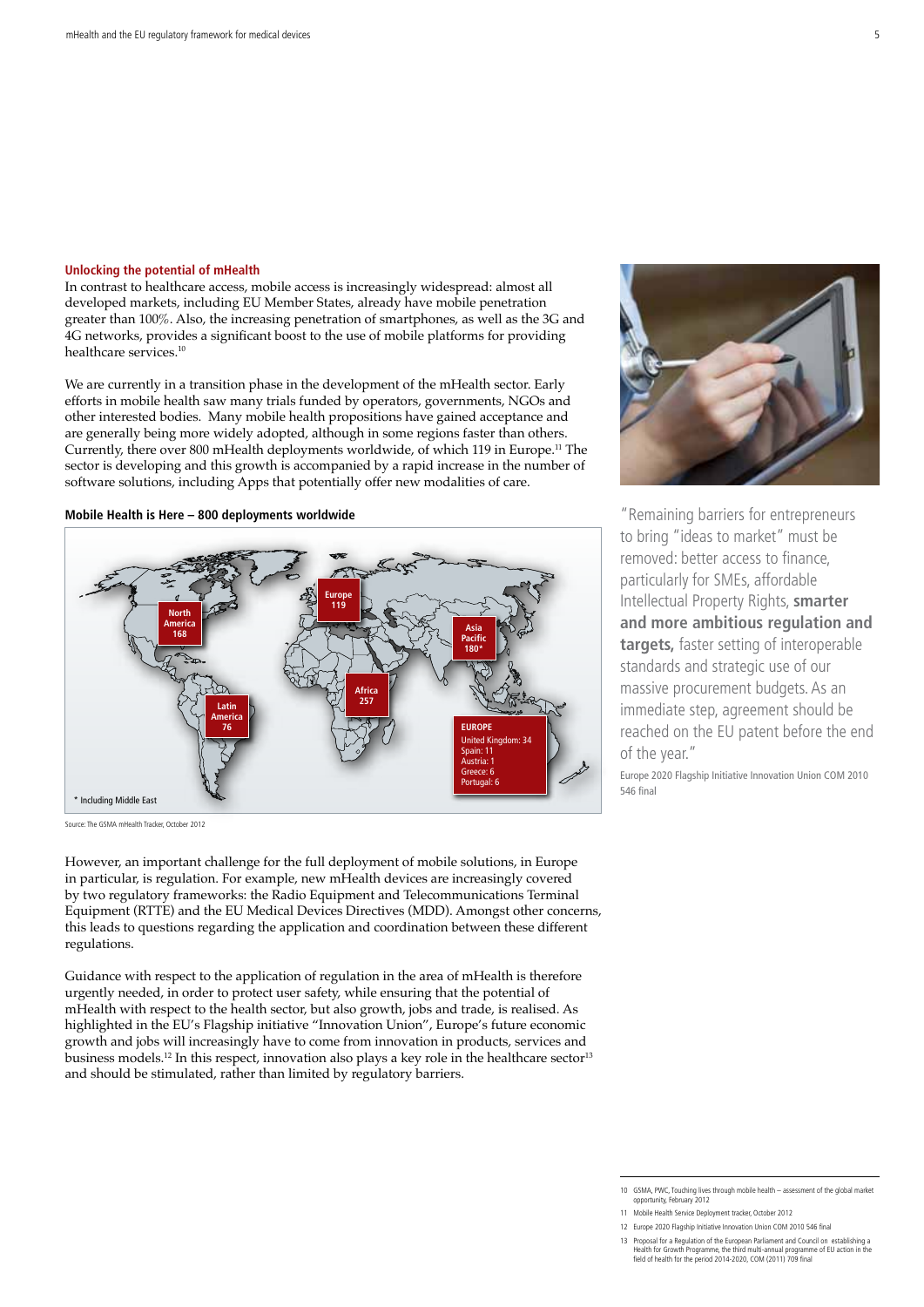#### **The EU regulatory framework for medical devices and mHealth**

#### EU medical device regulation and patient safety

EU medical device regulation is essential in assuring patients' and users' safety. Safety for end-users is and should be at the centre of mHealth solutions and is essential in creating the foundations to ensure trust in services.

GSMA members have working processes and quality systems in place that facilitate rapid and efficient introduction of safe and effective new products to a fiercely competitive market. In this respect, the mobile communications industry itself works within a highly regulated environment. We believe that our members are therefore well-placed to also work in a healthcare regulatory environment and engage effectively in its processes and with authorities.

We appreciate the differences in medical device and mobile platform risk assessment and product life cycles and would like to help bring clarity around the potential impact of EU medical device regulation on the development of mobile health solutions and the boundaries between medical devices and consumer products.

**We believe that the exciting expansion of mobile capabilities in healthcare provision must be conducted in partnership with regulatory bodies both at EU and national level and that mutual understanding can be achieved by such proactive engagement. We therefore encourage constructive discussion between our members and EU and national regulators to help realisation of new technologies that can better serve consumers safely and provide a positive benefit in the provision of healthcare.**

*In view of the upcoming debate on the revision of the EU Medical Devices Directives, we would like to raise some initial questions that we would like to gain clarity on, working together with EU regulators and other key stakeholders. The questions and views expressed focus on mHealth solutions.* 

#### Mobile medical device definitions and classification

We are confident that the existing definition and classification of Device and Accessory can embrace the large spectrum of technological and scientific advances being incorporated in new mobile health systems. As the technologies involved in creating such new systems are developing rapidly and are varied in both their technical aspects and types of service provided, we welcome the on-going dialogue with regulatory bodies both at EU and national level, to further refine current definitions and boundaries. **We believe there is no requirement for additional new device regulation, but rather a clarification of existing regulation. The current revision of the EU regulatory framework on medical devices offers an important opportunity in this respect.** 

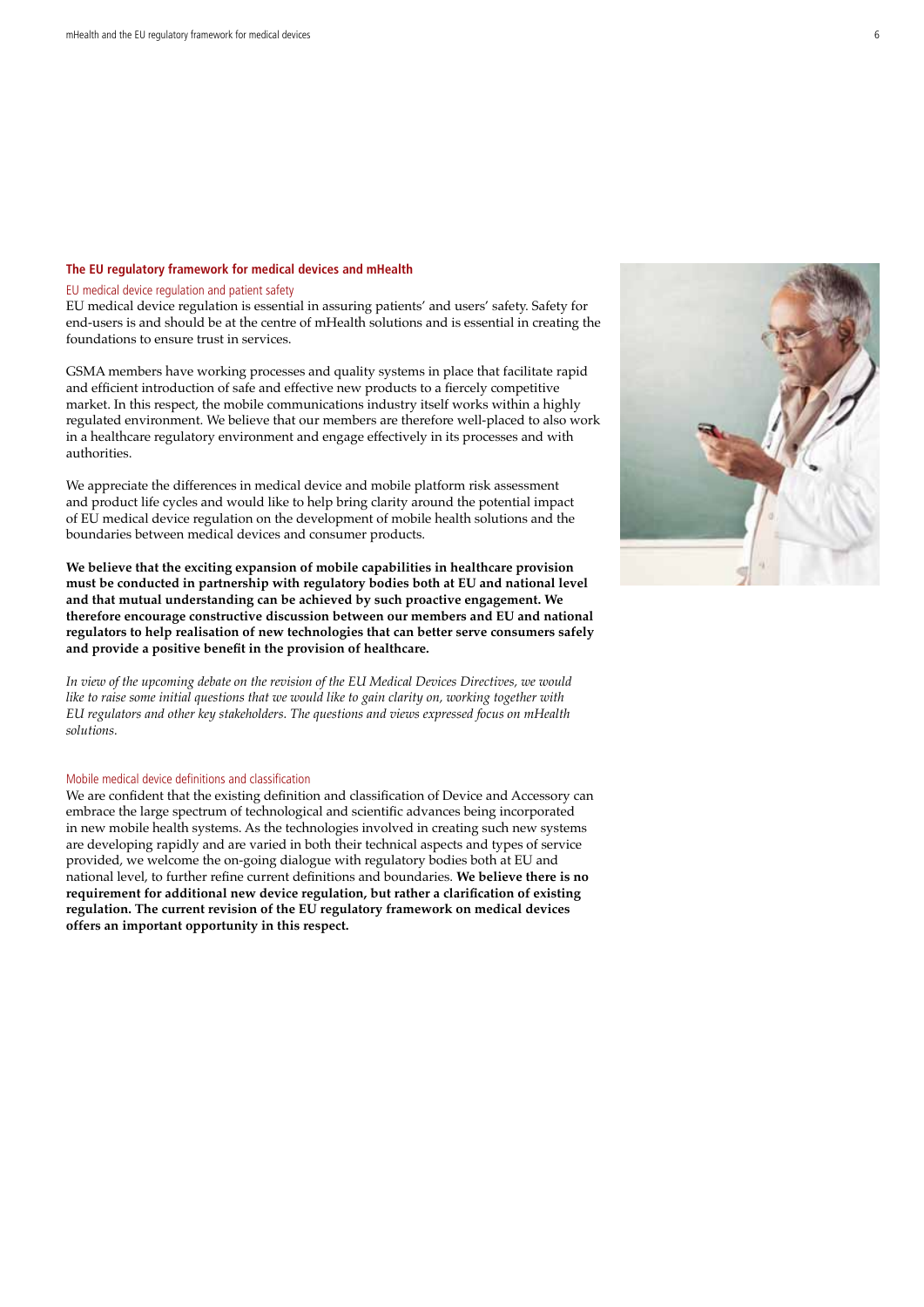#### "Intended use" and boundaries between Wellness and Medical solutions

Determination with respect to applicability of medical device regulation to a product or service is based on the intended purpose of the product and its mode of action. Considering a product's intended use in conjunction with the regulator's definition of what constitutes a medical device enables manufacturers to decide with reasonable clarity, whether the product will fall within the scope of the regulation. In this respect, where there are no claims made regarding the suitability of a network or a mobile device for medical purposes, medical device regulation should normally not apply.

However, one significant area of uncertainty that has risen in the definition of the boundary between general wellness and diagnosis or treatment of a disease or health condition: under what circumstances might a product intended to support self-awareness and well-being become subject to the medical device regulation? For example, the distinction between Mobile Medical Apps and Mobile Wellness Apps can become unclear as healthcare models become more patient-centric. Today, the impact on quality of life or health outcomes may be significantly improved through preventive and self-monitoring activities. Some mHealth solutions, such as health and fitness Apps, intended to support general consumer wellness could arguably, if integrated in a diagnosis and treatment regimen, be classified as a medical device.

In order to provide guidance in this area, the US Food and Drug Administration (FDA) has recently proposed that App distributors as a sales channel have no responsibility under medical device regulations. Similarly, the manufacturer of the phone that a medical App runs on has no responsibility as the phone is not intended for use as a medical device. The medical App writer is clearly identified as the manufacturer under the regulation and hence carries the burden of compliance based on "intended use".

**Given the speed of technological developments and the development of mobile solutions in a health context, we would welcome similar clarity and guidance with respect to regulatory implications at EU level.** 

#### Risk assessment

Determination of the potential to cause harm through risk assessment is key to medical device or system classification and hence the degree of regulatory burden. It is the responsibility of the manufacturer to conduct effective risk-based analysis and to engage with the regulator in agreeing device classification. However, the GSMA would welcome guidance and an exchange of views with EU regulators on the application of risk analysis techniques to assess device risk in the context of mHealth solutions. We support and encourage our members to engage with EU and national regulators to define and examine safety risks related to new mobile medical technologies. We believe that this engagement will enhance manufacturers' understanding of medical device safety risks. Similarly, as regulators engage with mobile technology providers, innovative mitigating strategies may emerge. It is therefore in the best interests of both parties to be involved in an on-going risk evaluation process. Classification rules can be adapted as new technological advances occur, providing means to reduce safety risks to patients.

**We acknowledge that in the light of the rapid rate of change of mobile technologies, such a review process may need to take place more frequently than is required or assumed in the broader medical device arena. In this respect, a risk-based approach to regulating medical devices and more particularly software will foster innovation while preventing potentially harmful devices from reaching consumers.** For example, it is essential for medical Apps to be evaluated on the principle of potential severity of injury that the "device could permit or inflict, either directly or indirectly, on a patient or operator as a result of device failures, design flaws, or simply by virtue of employing the device for its intended use".

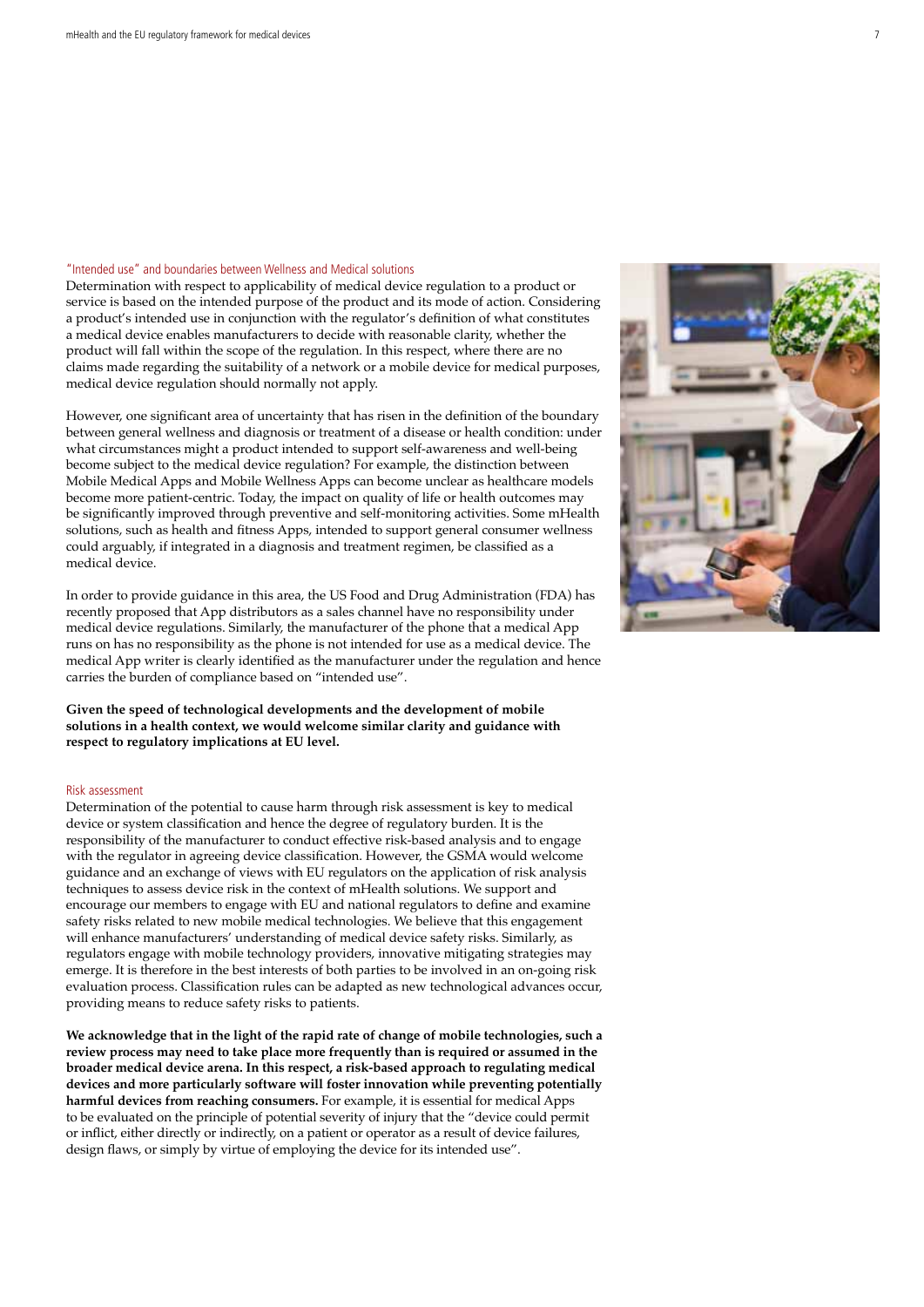# Standards

The use of standards has been a key element in establishing medical device regulations. The International Organisation for Standardization (ISO) defines a standard in the medical device domain as follows: "Standards are documented agreements containing technical specifications or other precise criteria to be used consistently as rules, guidelines or definitions of characteristics, to ensure that materials, products, process and services are fit for their purpose".

The GSMA strongly embraces the adoption of global, consensual standards. Markets for mHealth are increasingly global and interdependent. Global standards are therefore key to ensure economies of scale can be achieved and innovation can flourish. We acknowledge that a wealth of knowledge governing best-practice in the development of medical devices already exists. We believe that the mobile industry will benefit from further contribution to such standards and acknowledgment by regulators of emerging standards<sup>14</sup> that are aimed specifically at harmonising the exploitation of mobile medical devices.

**We encourage adoption of current medical device and software standards when developing mobile medical products. We believe that the establishment and use of international standards can have a high impact on the ability of the industry to create innovative and safe products and that existing standards are broadly fit-for-purpose as they relate to mobile systems. We also support initiatives aimed at identifying potential gaps in consensual standards relating specifically to the mobile health industry.** 

#### Clarity on regulatory status, post-market surveillance and traceability

It is important for users (medical professionals or lay persons) to be clearly aware of the regulatory status of a mobile health solution and its different components. Therefore, end users should be aware of the level of scrutiny these components have been subject to in order to assess its fitness for use. For example, a large number of Apps are already available on App distribution sites, which are classified as "medical" or "wellness" regardless of their legal classification as medical devices or not. The responsibility of ensuring this clarity on regulatory status lies with the manufacturer, who should provide clear labelling of its product.

**We would like to highlight the requirement, within the current EU regulatory framework on medical devices, for products to have an appropriate level of traceability and post market surveillance to ensure safety is maintained through the product lifecycle. The same should apply for all mobile health solutions.** 

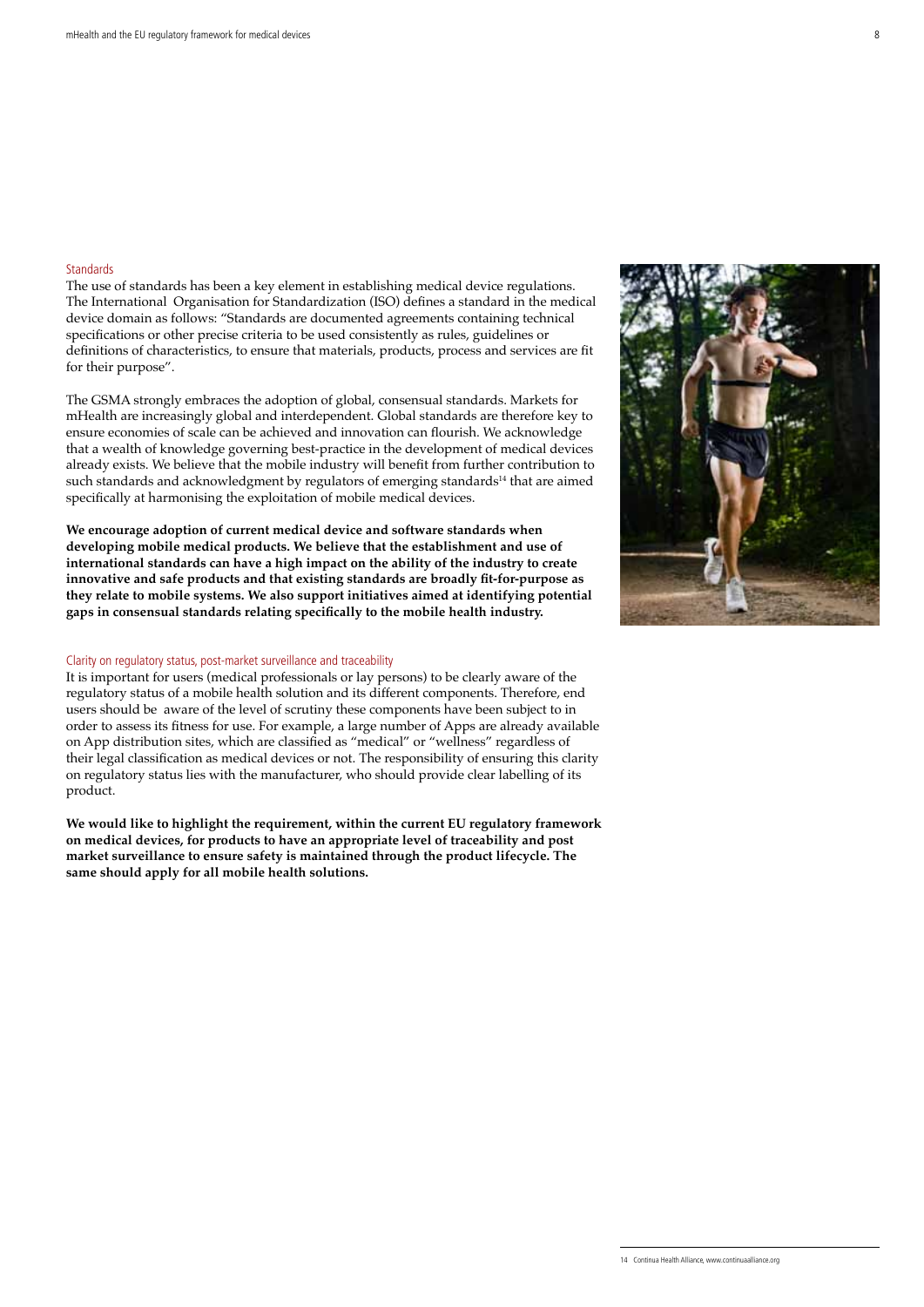#### Relation between EU regulatory frameworks for medical devices and telecoms

The Radio and Telecommunications Terminal Equipment (RTTE) Directive, is the main route to compliance for Radio and Telecoms equipment that is marketed in the EU. Compliance with this Directive is required in order to place a CE Mark on these products. The requirements of this Directive are rather different from those of the EU Medical Devices Directives (MDD) which may place a higher burden of design control, testing and premarket clearance. In addition, the quality assurance requirements for each Directive, whilst similar, lead to the application of different harmonised standards (ISO 9001 and ISO 13485).

**We would welcome the opportunity to discuss and work with other key stakeholders to clarify the interaction and distinction between these two Directives when developing and manufacturing mobile health solutions.** A recent "mHealth Task Force", initiated by the US Federal Communications Commission (FCC) and involving leading wireless healthcare technology experts from industry, Government and academia, put forward a set of concrete recommendations to accelerate the adoption of mHealth technologies. One key recommendation highlights the need for increased collaboration between federal agencies, such as the FCC and the FDA, to promote innovation, protect patient safety and avoid regulatory duplication.15 A similar initiative involving key Directorates of the European Commission, Member States and other key stakeholders could perhaps be considered at EU level.

**In the same context, clarity is also needed with respect to the Quality System requirements, the need for compliance with the appropriate ISO standard and the requirement for Notified Bodies to approve both or either type of quality system for telecoms manufacturers under given medical device classification statuses.**

# Mobile health expertise when applying the EU regulatory framework on medical devices

In order for medical devices to access the market and reach patients and users, and to ensure that the product is safe and performing as designed, manufacturers must accomplish a conformity assessment and – with the exception of low risk class I devices – undergo an inspection and certification procedure carried out by Notified Bodies. Components of mobile health solutions which fall under the EU regulatory framework for medical devices can be of a very different and new nature compared to medical devices (for example Apps). **It is therefore essential that Notified Bodies or other expert committees playing a role in the certification of (components of) mobile health solutions, include solid knowledge and expertise in the area of mobile health.** 



<sup>15</sup> mHealth Task Force, Findings and Recommendations: improving care delivery through enhanced communications among providers, patients and payers, Pre-Publication Public Draft, 24 September 2012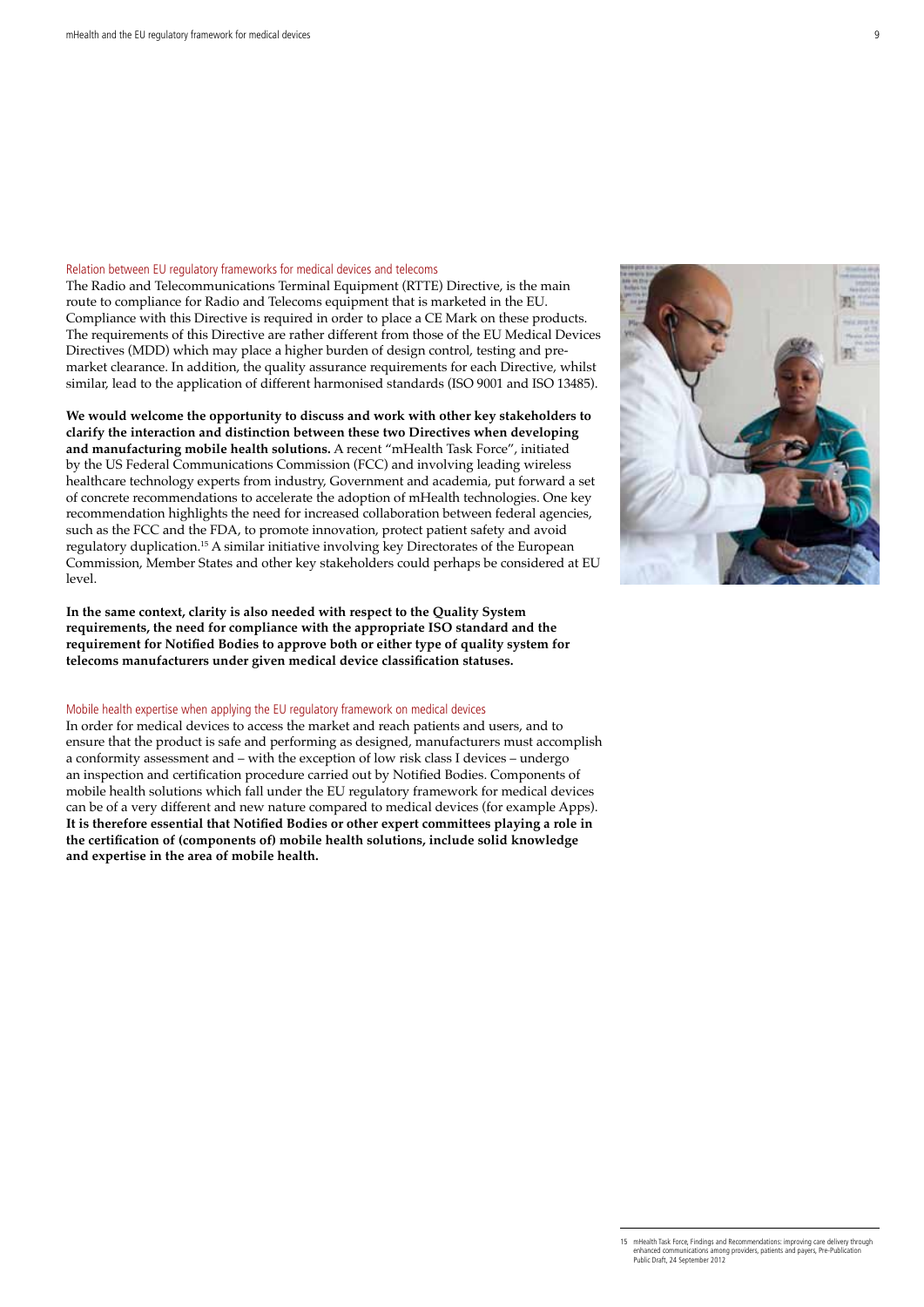# **Conclusion**

mHealth is a rapidly evolving sector offering great promise for healthcare in the EU. There still are barriers to unlock the potential of mHealth and the application of EU regulation is a key point to address. We believe that these questions can be solved through dialogue and engagement with key stakeholders.

We look forward to an ongoing and constructive dialogue with EU and national regulators, as well as end-users and other key actors in the mHealth sector, in order to ensure that the potential offered by safe and effective mobile health solutions for patients, healthcare professionals as well as healthcare systems is fully exploited.

We believe that mHealth can play a key role in addressing major health challenges in the EU and contribute to active and healthy ageing, prevention, diagnosis and management of chronic conditions and sustainability of healthcare systems.